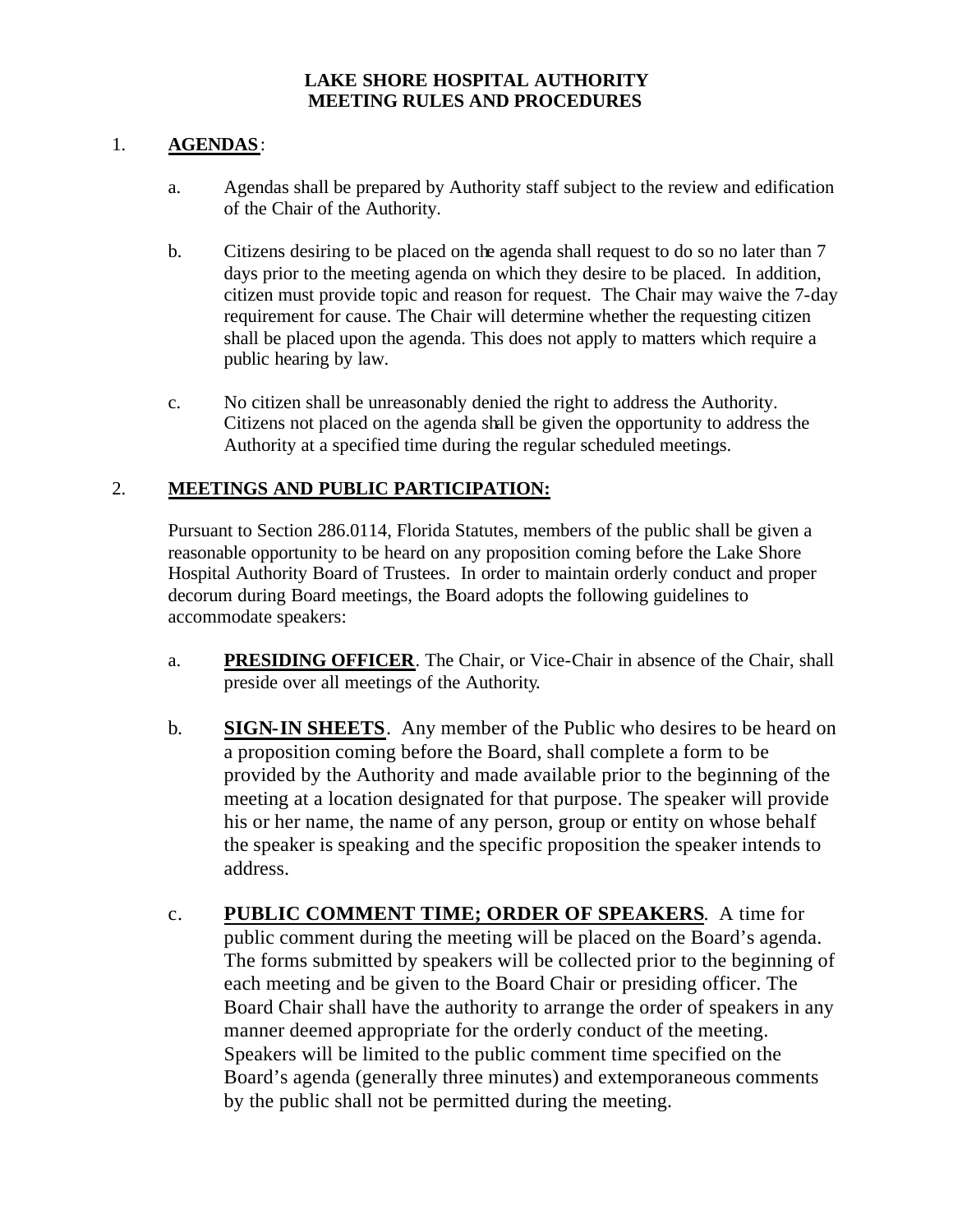- d. **MULTIPLE SPEAKERS**. In the event that multiple representatives of a group or faction desire to address the board on the same topic at a meeting, where a large number of individuals wish to be heard, the Board Chair may ask the primary representative of the group or faction to designate a maximum of three individuals to speak on behalf of all members. In the event there is no primary representative and the members of the group or faction cannot agree among themselves who shall be designated speakers, the Board Chair shall select three members at random and limit comment by the members of the group or faction to the three individuals selected.
- e. **TIME LIMIT**. Speakers doing the public comment portion of the Board meeting shall be limited to a maximum time of three minutes each, unless extended by the Board Chair. The Board Chair may serve as timekeeper or designate another person to do so.
- f. There will be no audience participation during discussion by the Board of Trustees unless the Chair recognizes the individual from the audience.

# 3. **CONDUCT OF MEETING**:

a. The Chair or other presiding officer shall have the power to conduct meetings in an orderly and civil manner. The Chair has the authority, in order to maintain civility, to recess a meeting, adjourn a meeting or have a person or persons removed from the podium and/or building, when necessary, to maintain an orderly and civil meeting. Prior to invoking any of the above action against an individual, the Chair or other providing officer shall give the individual or individuals, two warnings in a single meeting, and the actions may be invoked on the third or subsequent warning.

## 4. **EXCEPTIONS**:

The Board may take action without allowing public comment for any matter related to:

- a. An emergency situation affecting the public health, welfare, or safety, if allowing public comment would cause an unreasonable delay in the ability of the Board to act;
- b. An official act involving no more than a ministerial act, including, but not limited to, approval of minutes and ceremonial proclamations;
- c. A meeting that is exempt from Section 286.011, Florida Statutes; or